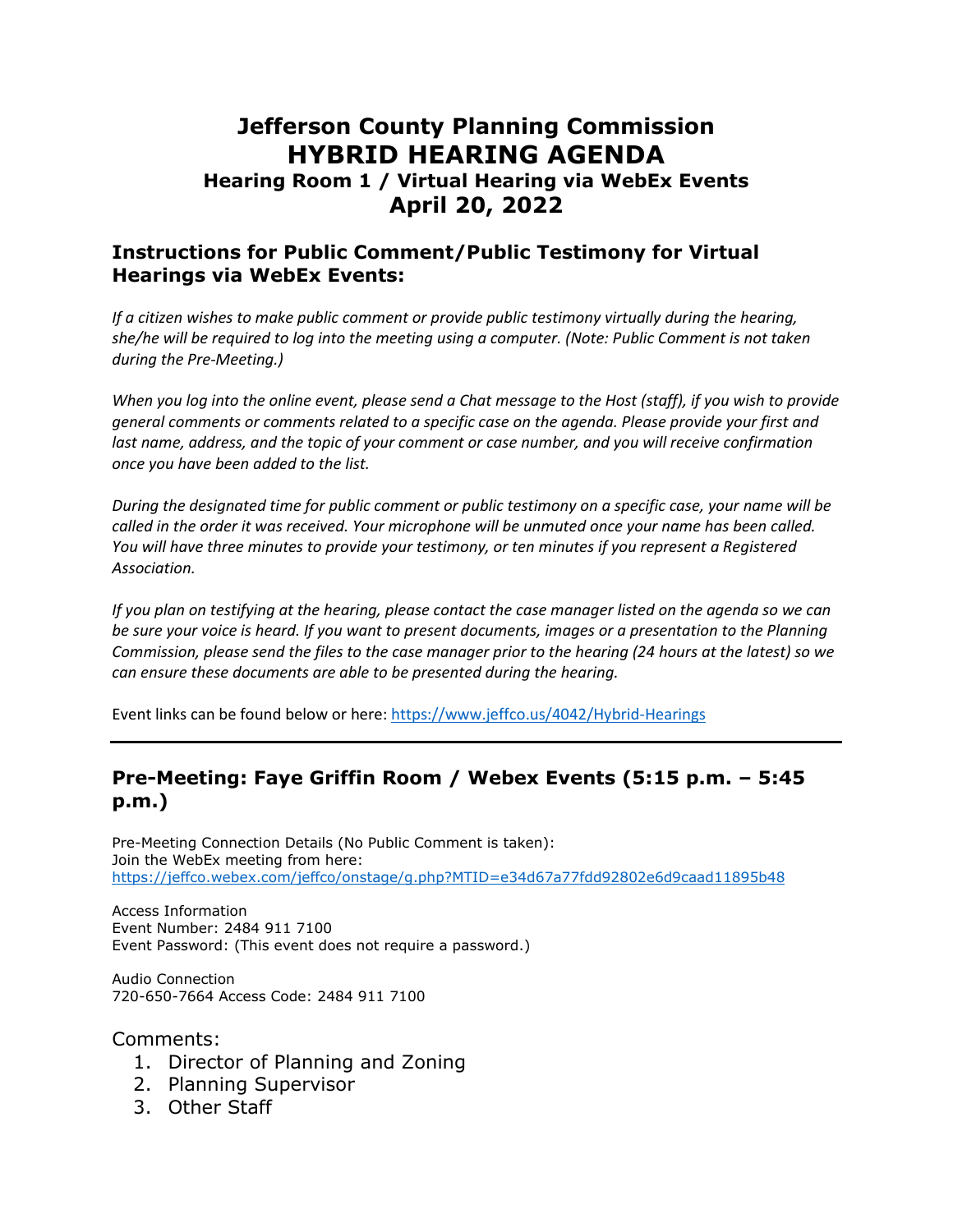- 4. Legal Counsel
- 5. Administrative Assistant
- 6. Planning Commission

Overview of Public Hearing (case review)

## **Hearing: Hearing Room 1 / Webex Events (Approximately 6:15 p.m.)**

PC Hearing Connection Details: Join the WebEx meeting from here: <https://jeffco.webex.com/jeffco/onstage/g.php?MTID=ebd017ea1cbd7ef1ded8dfb5e73370f5b>

Access Information Event Number: 2486 032 6793 Event Password: (This event does not require a password.)

Audio Connection 720-650-7664 Access Code: 2486 032 6793

- 1. **Call to Order**
- 2. **Pledge of Allegiance**

#### 3. **Discussion of Virtual Meeting Procedures**

#### 4. **Citizen Comments**

A short period for members of the public to appear without being scheduled ahead of time to make comments on planning matters not before the Commission at this time.

5. **Approval of minutes** *– March 23, 2022*

# **Agenda Items:**

# **Consent Agenda**

| 21-124243PF              | Preliminary and Final Plat (continued from April 13,<br>2022)               |
|--------------------------|-----------------------------------------------------------------------------|
| <b>Case Name:</b>        | Porter Ranch Subdivision                                                    |
| <b>Owner:</b>            | The Virginia W. Payne Living Trust                                          |
| <b>Applicant:</b>        | <b>Scott Porter</b>                                                         |
| <b>Location:</b>         | 634 Humphrey Drive                                                          |
|                          | Section 17, Township 4 South, Range 71 West                                 |
| <b>Approximate Area:</b> | 52.59 Acres                                                                 |
| <b>Purpose:</b>          | To subdivide the property into 2 lots for single-<br>family detached units. |
| <b>Case Manager:</b>     | Lindsey Wire                                                                |
| 21-133086RZ              | Rezoning (continued from April 13, 2022)                                    |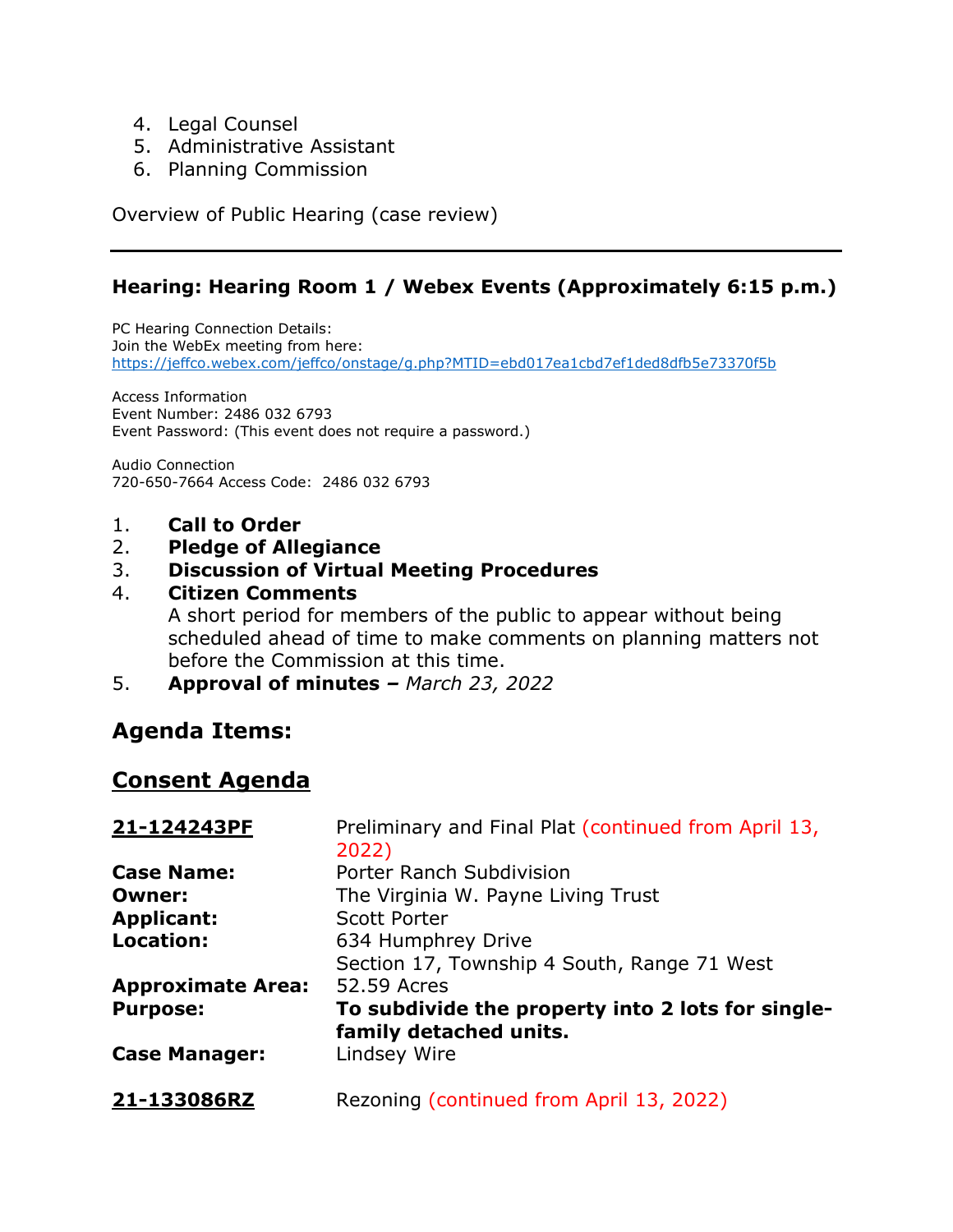| <b>Case Name:</b>        | 3402 Avenue C ODP                                 |
|--------------------------|---------------------------------------------------|
| <b>Owner/Applicant:</b>  | 7220 LLC                                          |
| <b>Location:</b>         | 3402 Avenue C                                     |
|                          | Section 35, Township 4 South, Range 71 West       |
| <b>Approximate Area:</b> | 0.50 Acres                                        |
| <b>Purpose:</b>          | To Rezone from Commercial-One (C-1) to            |
|                          | Planned Development (PD) to allow a duplex.       |
| <b>Case Manager:</b>     | <b>Fritz Clauson</b>                              |
| <u>21-140265RZ</u>       | Rezoning (continued from April 13, 2022)          |
| <b>Case Name:</b>        | Aberle Property ODP                               |
| <b>Owner/Applicant:</b>  | Cheyenne H. and David Howard Aberle               |
| <b>Location:</b>         | 8239 South Turkey Creek Road                      |
|                          | Section 33, Township 5 South, Range 70 West       |
| <b>Approximate Area:</b> | 4.55 acres                                        |
| <b>Purpose:</b>          | To rezone from Agricultural Two (A-2) and         |
|                          | <b>Mountain Residential One (MR-1) to Planned</b> |
|                          | Development (PD) following MR-1 standards to      |
|                          | legalize existing structures.                     |
|                          | Dylan Monke                                       |
| <b>Case Manager:</b>     |                                                   |
|                          |                                                   |

# **Regular Agenda**

| 21-107324RZ              | Rezoning (continued from April 13, 2022)                                                                                                                    |
|--------------------------|-------------------------------------------------------------------------------------------------------------------------------------------------------------|
| <b>Case Name:</b>        | Bouton Veterinary Hospital ODP                                                                                                                              |
| <b>Owner/Applicant:</b>  | <b>Houston Family Enterprises LLC</b>                                                                                                                       |
| <b>Location:</b>         | 10667 West Progress Avenue                                                                                                                                  |
|                          | Section 16, Township 5 South, Range 69 West                                                                                                                 |
| <b>Approximate Area:</b> | $1.69$ acres                                                                                                                                                |
| <b>Purpose:</b>          | To rezone from Agricultural Two (A-2) to                                                                                                                    |
|                          | Planned Development (PD) to allow canine and<br>feline boarding to be added to an existing<br>veterinary clinic with an existing single-family<br>residence |
| <b>Case Manager:</b>     | Dylan Monke                                                                                                                                                 |
| 21-130822RZ              | Rezoning (continued from April 13, 2022)                                                                                                                    |
| <b>Case Name:</b>        | Nob Hill ODP                                                                                                                                                |
| <b>Owner/Applicant:</b>  | Nob Hill Evergreen LLC and Skyline Ridge Holdings<br><b>LLC</b>                                                                                             |
| <b>Location:</b>         | 945 Nob Hill Road and 41-164-05-020, 41-164-05-<br>003, and 41-164-05-002 PIN Section 16, Township 4<br>South, Range 71 West                                |
| <b>Approximate Area:</b> | 8 acres                                                                                                                                                     |